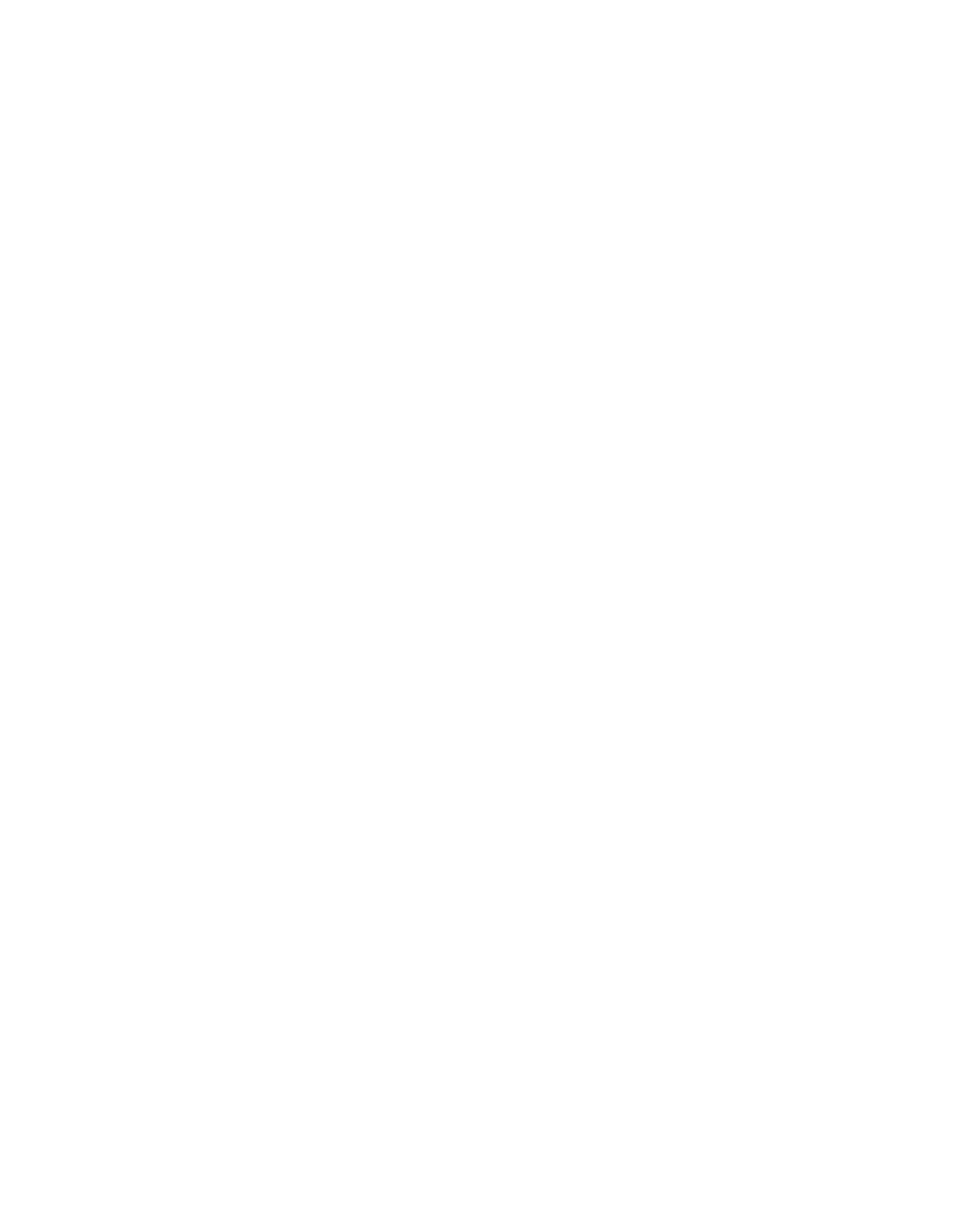# **COUNTY OF GILLESPIE MARCH 6, 2019 CITY OF FREDERICKSBURG 5:30 P.M.**

# **STATE OF TEXAS IMPACT ADVISORY COMMITTEE**

On this the 6th day of March 2019 the IMPACT ADVISORY COMMITTEE convened in regular Session at the Law Enforcement Center with the following members present to constitute a quorum:

| <b>PRESENT:</b>      | JANICE MENKING<br><b>JIM JARREAU</b><br><b>POLLY RICKERT</b><br><b>BRENDA SEGNER</b><br><b>JIM WARREN</b><br><b>CHRIS KAISER</b>                                                                                                               |
|----------------------|------------------------------------------------------------------------------------------------------------------------------------------------------------------------------------------------------------------------------------------------|
| <b>ABSENT:</b>       | <b>KENN CARR</b><br>DARYL WHITWORTH<br><b>STEVE THOMAS</b>                                                                                                                                                                                     |
| <b>ALSO PRESENT:</b> | BRIAN JORDAN - Director of Development Services<br>ANNA HUDSON - Historic Preservation Officer<br>DANIEL JONES - City Attorney<br>KRIS KNEESE - Assistant Director of Public Works<br>and Utilites<br>SHELBY COLLIER - Development Coordinator |

Janice Menking called the meeting to order at 5:30 P.M.

#### **ACTION ITEM**

## **Consider and discuss Water/Wastewater Impact Fee Report and provide recommendation to City Council concerning said report.**

Kris Kneese, Assistant Director of Public Works, presented the Water and Wastewater Impact Fee Report. He stated it was his hope to take this report to City Council on April  $1^{st}$ . On January 9<sup>th</sup>, this Committee met and heard this report for the first time. February  $20<sup>th</sup>$  a workshop was held in order to clarify any questions or concerns from the Committee.The comments and recommendations have been added to the report.

Mr. Kenn Carr is absent tonight but did express his agreement with the report.

Polly Rickert apologized for missing the meeting on February  $20<sup>th</sup>$ . She voiced a concern about the application of the impact fees not distingushing between size of homes, but understood that that is probably a conversation outside of this meeting. She believes it is a disproportionate fee. It is the same fee regardless of the size of the home.

Kris Kneese provided a handout that explains Councils ability to consider waiving Impact Fees.